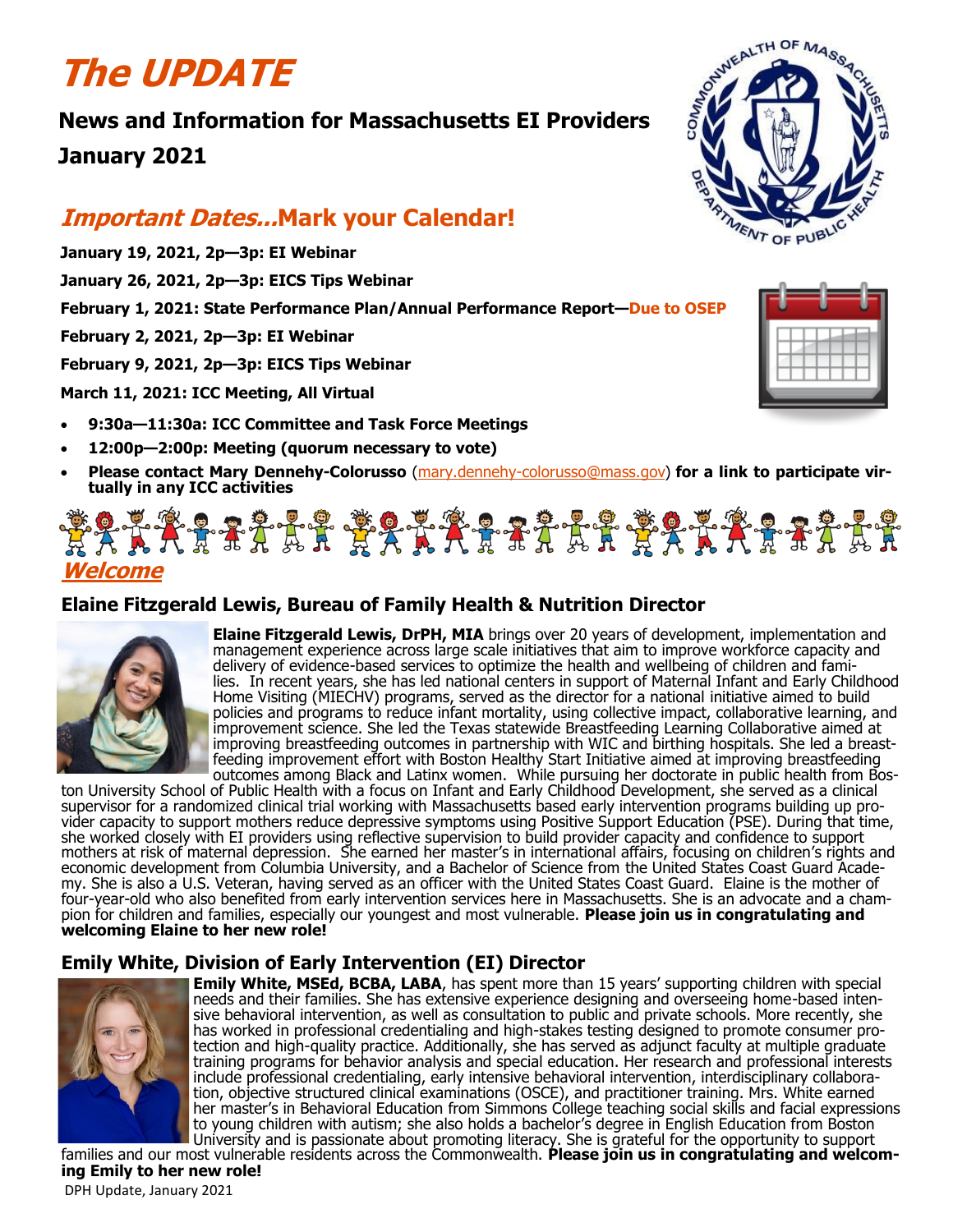## **Elizabeth Small, New Director of KDC South Central EIP**

Welcome to **Elizabeth Small**, the new Program Director for Kennedy-Donovan Center South Central Early Intervention Program located in Southbridge. Elizabeth is a licensed speech-language pathologist and she is also certified in the Hanen: It Takes Two To Talk program. She has worked either part or full time in Early Intervention since 2000. During her part-time years, she also worked as a speech-language pathologist in the school system, a rape crisis counselor and in a domestic violence shelter. She started working for KDC in 2009 and has progressed in her career from service coordinator to team leader/supervisor/transition coordinator. **Please join us in congratulating and welcoming Elizabeth in her new role as Director**!



## **DPH Updates**

#### **NCSEAM Family Survey Distribution will resume in March 2021 as an Online Version Same Survey—New Distribution Methodology**



**The NCSEAM Family Survey has not changed**, however it has been converted to a web based application accessible on any device including phone, tablet, laptop and desktop. It is built on a secure platform that will require families to log in with a discrete, one-time use code linked to their EI program.

Programs will receive a list of eligible families and a list of login codes from DPH in February. This information will need to be distributed to these families along with the web address where the Survey can accessed. **Because the October Survey distribution was suspended the list of eligible families will be longer than usual**.

Programs will be able to cut and paste a login code into an email or text to eligible families.

When the family accesses the website they will be able to select one of the following languages: English, Spanish, Portuguese, Vietnamese and Haitian Creole.

The landing page will provide them with instructions about the purpose of the Survey and how to complete it. When the family has finished the Survey, there will be a **SEND** button that will deliver it directly to Piedra Data Services for recording and analysis.

Each returned Survey will be linked to the EI program serving the family. Families completing the Survey will continue to be anonymous.

Program Directors have informed the Department that most, if not all families have access to some form of technology.

We are very excited about this new methodology. Not only does it provide a safe, non-contact way to distribute the Survey but will hopefully increase the number of families who complete it. **However, doing the Survey on-line is**  not required. For the few families who do not have access to technology or are not comfortable doing an on-line Survey, directors should provide them with a paper version (previous survey) of the Survey which you have available at your program. If needed, DPH can provide paper surveys to programs.

We would like to thank the Program Directors who participated in a focus group to share their input about how best to implement the NCSEAM Family Survey during this difficult time.

A follow up email with more information from Noah Feldman and Suzanne Gottlieb will be coming shortly. Please reach out to [suzanne.gottlieb@mass.gov](mailto:suzanne.gottlieb@mass.gov) with any questions.



#### **Parent Contact Opportunity to Attend FCSN Visions of Community 2021 Conference**



The Early Intervention Parent Leadership Project (EIPLP) provides opportunities to Parent Contacts that they may not otherwise know about or have access to. We are pleased to be supporting up to **15 Parent Contacts** to virtually attend the **Federation for Children with Special Needs, Visions of Community 2021** conference on **Saturday, March 6, 2021** (and the opportunities for sessions leading up to it). The EIPLP has reached out to the Parent Contacts we have on file. If you haven't identified a Parent Contact or if your Parent Contact has changed, please email us at [eiplp@live.com](mailto:eiplp@live.com) to update us.

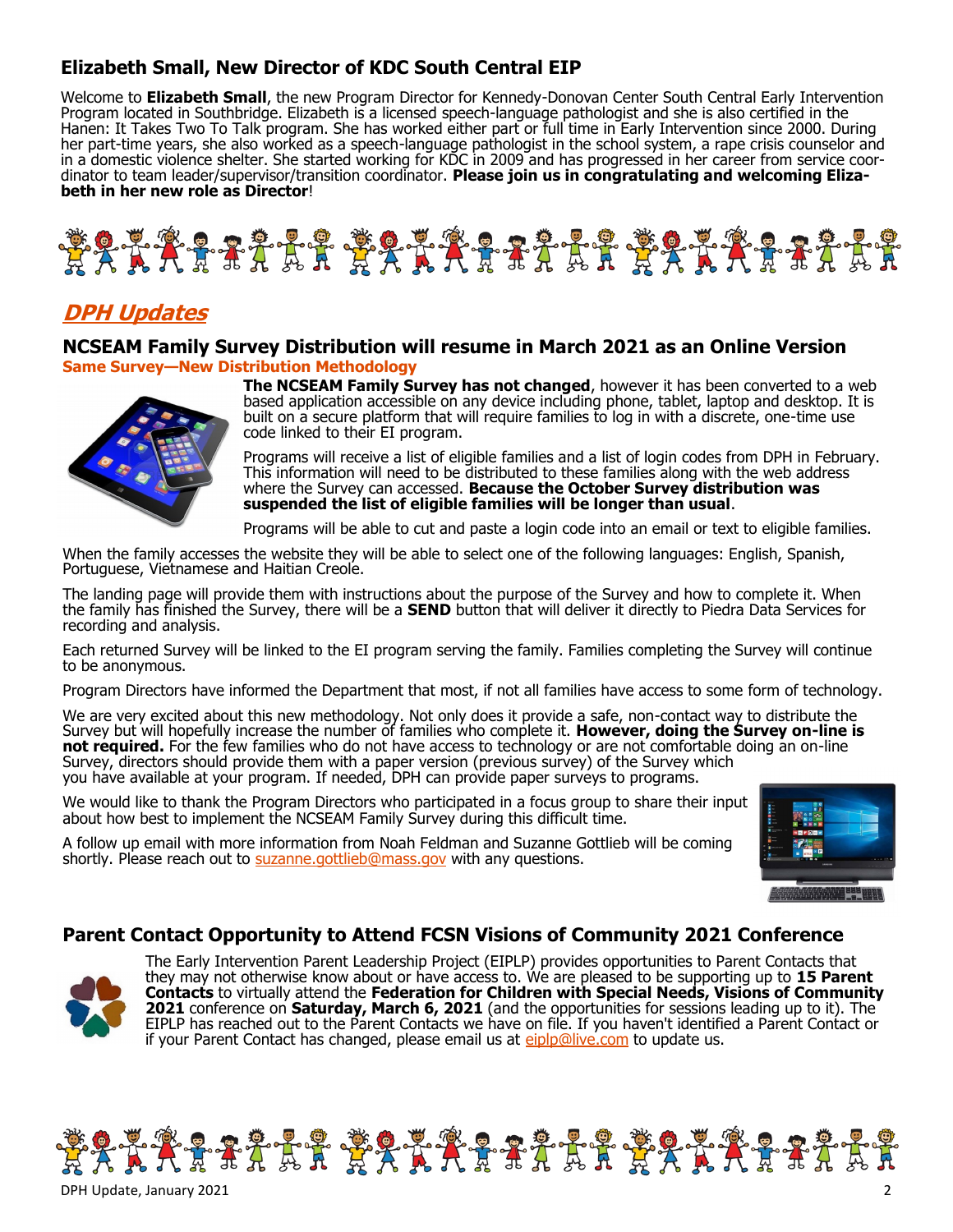## **Professional Development for EI Providers**

## **New Module on Training on Demand: Racial Justice in Early Intervention**

This module was developed by Julie Longpre and Roxanne Hoke-Chandler, Division of EI staff on the Racial Equity Steering Team within the DPH Bureau of Family Health and Nutrition. It aligns with the Bureau's priority of Racial Equity and mirrors the trainings available to DPH staff while incorporating Early Intervention Mission and Key Principles.

This module is intended to be a combination of a training and discussion on Racial Equity with EI providers. In this module, we explore historical structural racism, discuss key concepts such as equity versus equality, explore a groundwater approach and racial justice re-framing, and connect racial equity principles to our work in Early Intervention. While this module can be taken individually, to get the most out of this training, staff should use it as a tool to facilitate conversations at their programs. We hope to further engage the provider community and discuss how the conversation on race plays into our day to day as EI providers.

## **DPH/EI Trainings Through June 2021 Available for Registration!**

The FY21 DPH/EI Trainings that run through June 2021 are all available for registration. Check out the [calendar here!](https://files.constantcontact.com/dafff9ae001/f6e1379d-1b00-478f-a554-fff8bea9c866.docx)

The Reflective Supervision Institute and the PIWI Institute both have openings for supervisors and begin in February. These two Institutes will eventually be requirements for all supervisors to attend to support their staff with the new I-CEIS.

The Child Development Institute is geared to any EI Specialist. [This document](https://files.constantcontact.com/dafff9ae001/32bf2f2d-a6d1-4e50-84e5-eb9549a74334.docx) includes a list of all of the trainings that are currently being offered with a description of each training. Registration for the trainings can be completed through [https://www.mass.gov/professional](https://www.mass.gov/professional-development-for-ei-providers)-development-for-ei-providers and by clicking on the virtual trainings.





New podcasts will be featured in this section as they become available. They are always available at [https://eionthefly.podbean.com/.](https://eionthefly.podbean.com/)

This podcast is a collaborative effort of the Massachusetts Department of Public Health and the Virginia Department of Behavioral Health and Developmental Services (through a contract with the Partnership for People with Disabilities/VCU).

#### **Series 1**

[Episode 1: What is Functional Assessment and Why Does it Matter?](https://eionthefly.podbean.com/e/episode-1-what-is-functional-assessment-and-why-does-it-matter/) [Episode 2: Intentional Observation](https://eionthefly.podbean.com/e/episode-2-intentional-observation/) [Episode 3: Asking Meaningful Questions \(Emily](https://eionthefly.podbean.com/e/episode-3-asking-meaningful-questions/)'s personal favorite!) [Episode 4: Active Listening](https://eionthefly.podbean.com/e/episode-4-active-listening/) [Episode 5: Implicit Bias](https://eionthefly.podbean.com/e/episode-5-implicit-bias/) [Episode 6: Functional Assessment and the Initial IFSP](https://eionthefly.podbean.com/e/episode-6-functional-assessment-and-the-initial-ifsp/) [Episode 7: Ongoing Functional Assessment](https://eionthefly.podbean.com/e/episode-7-ongoing-functional-assessment/) [Episode 8: What Functional Assessment Means to Supervisors, Practitioners, and Families](https://eionthefly.podbean.com/e/episode-8-what-functional-assessment-means-to-supervisors-practitioners-and-families/) **Series 2** Episode 1[—Understanding the Team](https://eionthefly.podbean.com/e/episode-1-%e2%80%93-understanding-the-team-s-shared-purpose/)'s Shared Purpose Episode 2[—Sharing Common Tasks & Understanding Unique Roles among Team Members](https://eionthefly.podbean.com/e/series-2-episode-2-sharing-common-tasks-understanding-unique-roles-among-team-members/) **Downloaded 10,000 times! In all 50 US States and 18 Countries!**

Episode 3[—Valuing and Respecting Team Members](https://eionthefly.podbean.com/e/series-2-episode-3-valuing-and-respecting-team-members/)